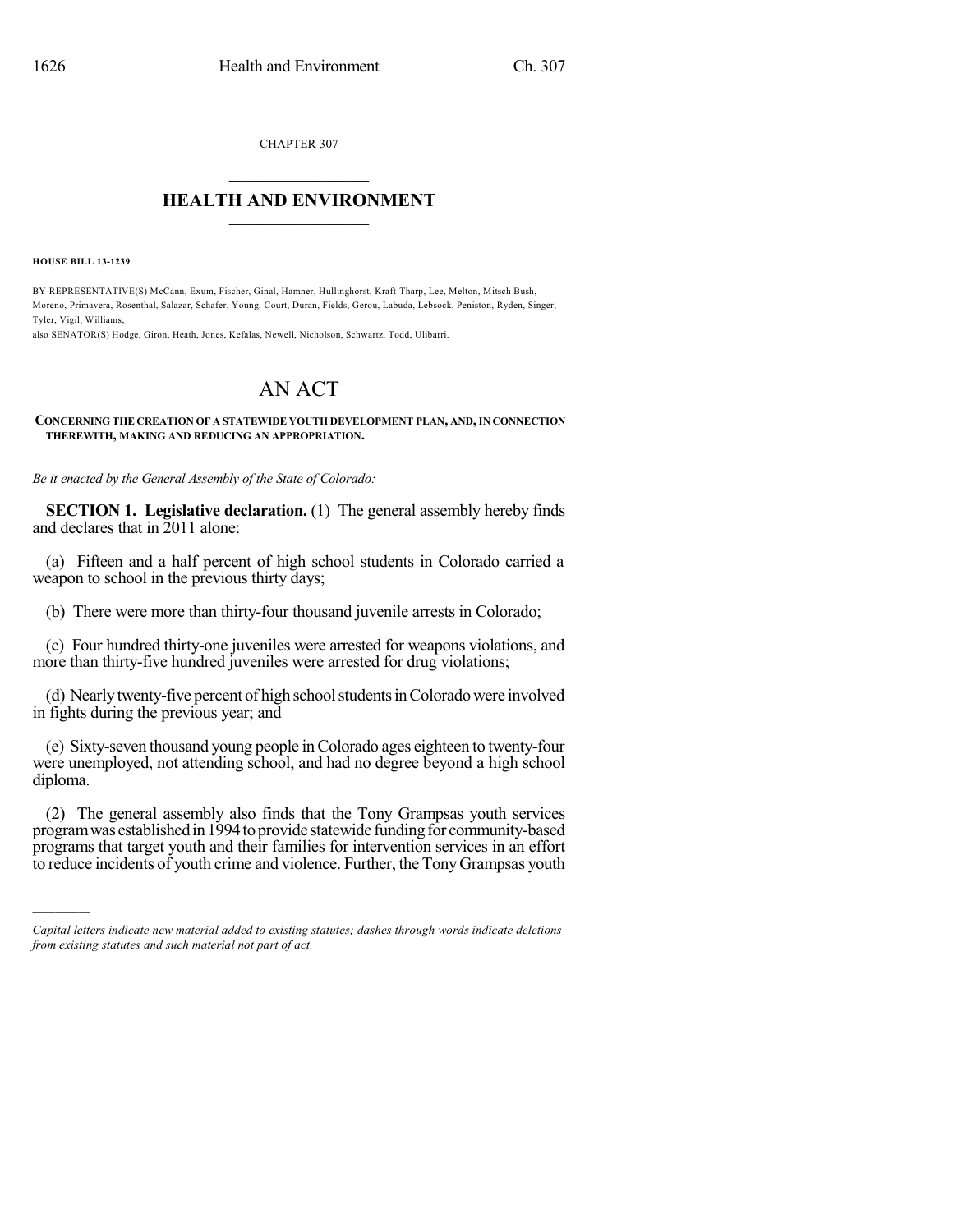services program was established to promote prevention and education programs that are designed to reduce the occurrence and reoccurrence of child abuse and neglect and to reduce the need for state intervention in those cases.

(3) Therefore, the general assembly declares that it is in the best interests of the people of Colorado to develop a comprehensive state plan for youth development in order to quantify existing and needed services and to align existing limited resources to help promote positive youth development.

(4) The general assembly further finds that it is in the best interest of the people of Colorado for the department of human services to coordinate prevention and intervention programs and to oversee the provision of these services to ensure collaboration among communities and programs, with the goal of ensuring the availability of a continuum of services for youth.

**SECTION 2.** In Colorado Revised Statutes, **add** 26-1-111.3 as follows:

**26-1-111.3. Activities of the state department under the supervision of the executive director - Colorado state youth development plan - creation**  definitions. (1) (a) SUBJECT TO AVAILABLE FUNDING, THE STATE DEPARTMENT, IN COLLABORATION WITH THE TONY GRAMPSAS YOUTH SERVICES BOARD,CREATED IN SECTION 26-6.8-103, SHALL CONVENE A GROUP OF INTERESTED PARTIES TO CREATE A COLORADO STATE YOUTH DEVELOPMENT PLAN. THE GOALS OF THE PLAN ARE TO IDENTIFY KEY ISSUES AFFECTING YOUTH AND ALIGN STRATEGIC EFFORTS TO ACHIEVE POSITIVE OUTCOMES FOR ALL YOUTH.

(b) THE PLAN MUST:

(I) IDENTIFY INITIATIVES AND STRATEGIES, ORGANIZATIONS, AND GAPS IN COVERAGE THAT IMPACT YOUTH DEVELOPMENT OUTCOMES;

(II) IDENTIFY SERVICES, FUNDING, AND PARTNERSHIPS NECESSARY TO ENSURE THAT YOUTH HAVE THE MEANS AND THE SOCIAL AND EMOTIONAL SKILLS TO SUCCESSFULLY TRANSITION INTO ADULTHOOD;

(III) DETERMINE WHAT IS NECESSARY IN TERMS OF COMMUNITY INVOLVEMENT AND DEVELOPMENT TO ENSURE YOUTH SUCCEED;

(IV) DEVELOP AN OUTLINE OF YOUTH SERVICE ORGANIZATIONS BASED ON, BUT NOT LIMITED TO, DEMOGRAPHICS, CURRENT SERVICES AND CAPACITY, AND COMMUNITY INVOLVEMENT;

(V) IDENTIFY SUCCESSFUL YOUTH DEVELOPMENT STRATEGIES NATIONALLY AND IN COLORADO THAT COULD BE REPLICATED BY COMMUNITY PARTNERS AND ENTITIES ACROSS THE STATE; AND

(VI) CREATE A SHARED VISION FOR HOW A STRONG YOUTH DEVELOPMENT NETWORK WOULD BE SHAPED AND MEASURED.

(c) THE PLAN MUST INCLUDE A BASELINE MEASUREMENT OF YOUTH ACTIVITIES, DEVELOPED USING AVAILABLE DATA AND RESOURCES.DATA AND RESOURCES MAY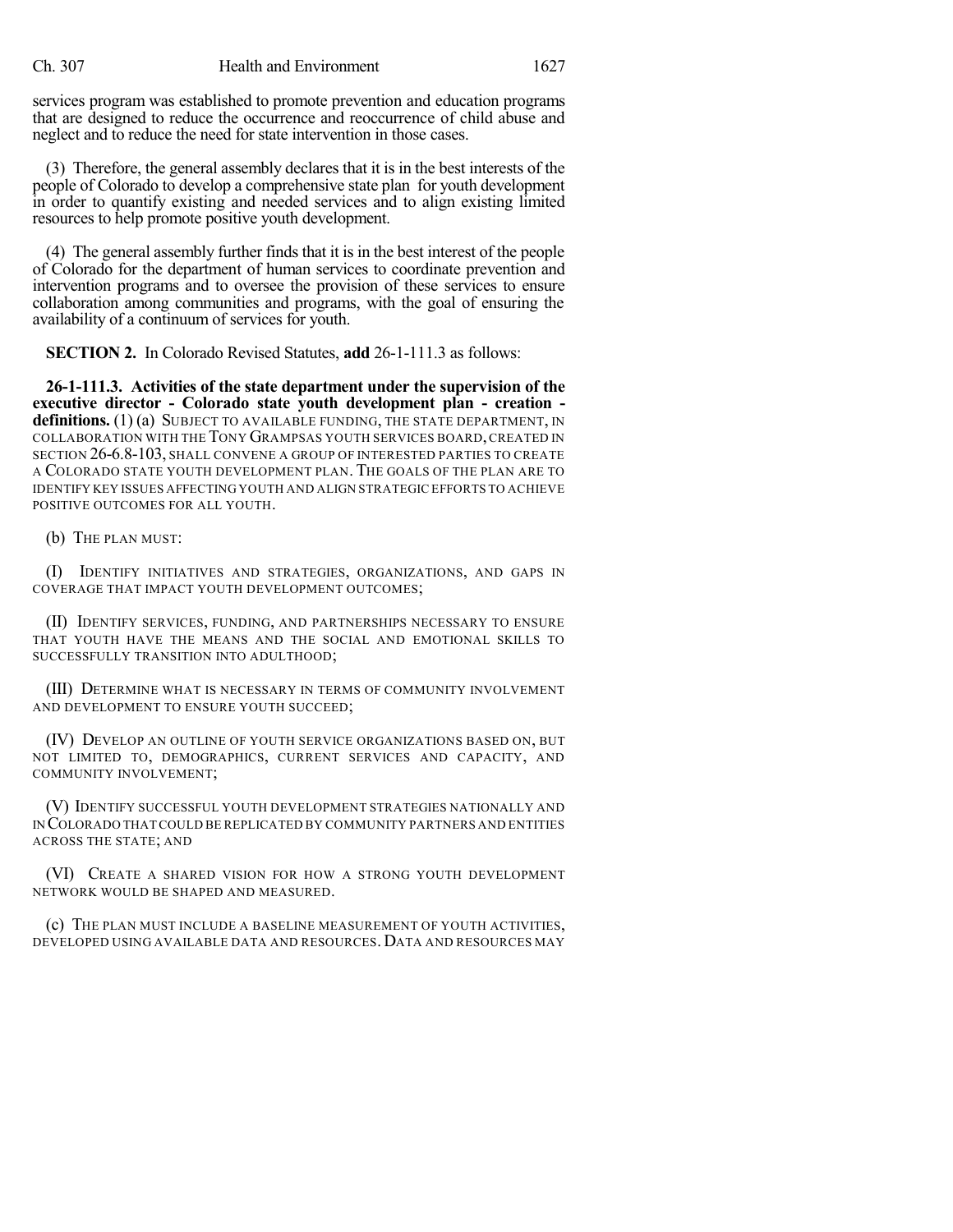BE COLLECTED FROM, BUT NEED NOT BE LIMITED TO, THE FOLLOWING:

(I) AN EXISTING YOUTH RISK BEHAVIOR SURVEILLANCE SYSTEM THAT MONITORS HEALTH-RISK BEHAVIORS THAT CONTRIBUTE TO THE LEADING CAUSES OF DEATH AND DISABILITY AMONG YOUTH, INCLUDING:

(A) BEHAVIORS THAT CONTRIBUTE TO UNINTENTIONAL INJURIES AND VIOLENCE;

(B) SEXUAL BEHAVIORS THAT CONTRIBUTE TO UNINTENDED PREGNANCY AND SEXUALLY TRANSMITTED INFECTIONS, INCLUDING HIV;

(C) ALCOHOL AND OTHER DRUG USE;

(D) TOBACCO USE;

(E) UNHEALTHY DIETARY BEHAVIORS; AND

(F) INADEQUATE PHYSICAL ACTIVITY;

(II) THE COLORADO YOUTH ADVISORY COUNCIL, CREATED IN SECTION 2-2-1302,  $C.R.S.:$ 

(III) THE STATE DEPARTMENT OF EDUCATION;

(IV) THE STATE DEPARTMENT OF HIGHER EDUCATION, TO ASSESS WORKFORCE READINESS AND STUDENT ACHIEVEMENT AS YOUTH TRANSITION THROUGH THE SECONDARY AND POSTSECONDARY EDUCATION SYSTEMS;

(V) THE STATE DEPARTMENT OF PUBLIC HEALTH AND ENVIRONMENT;

(VI) THE STATE DEPARTMENT OF HEALTH CARE POLICY AND FINANCING;

(VII) THE STATE DEPARTMENT OF HUMAN SERVICES;

(VIII) THE STATE DEPARTMENT OF LABOR AND EMPLOYMENT;

(IX) THE STATE DEPARTMENT OF PUBLIC SAFETY; AND

(X) THE STATE JUDICIAL DEPARTMENT.

(2) THE STATE DEPARTMENT SHALL BE RESPONSIBLE FOR ANY COSTS ASSOCIATED WITH THE DEVELOPMENT OF THE PLAN AND IS NOT REQUIRED TO IMPLEMENT THIS SECTION UNTIL ADEQUATE FUNDING IS SECURED.

(3) THE STATE DEPARTMENT, IN COLLABORATION WITH THE TONY GRAMPSAS YOUTH SERVICES BOARD, CREATED IN SECTION 26-6.8-103, SHALL COMPLETE THE PLAN ON OR BEFORE SEPTEMBER 30, 2014, AND SHALL UPDATE THE PLAN BIENNALLY THEREAFTER.

(4) BEGINNING IN JANUARY 2015, AND EVERY JANUARY THEREAFTER, THE DEPARTMENT SHALL REPORT PROGRESS ON THE DEVELOPMENT AND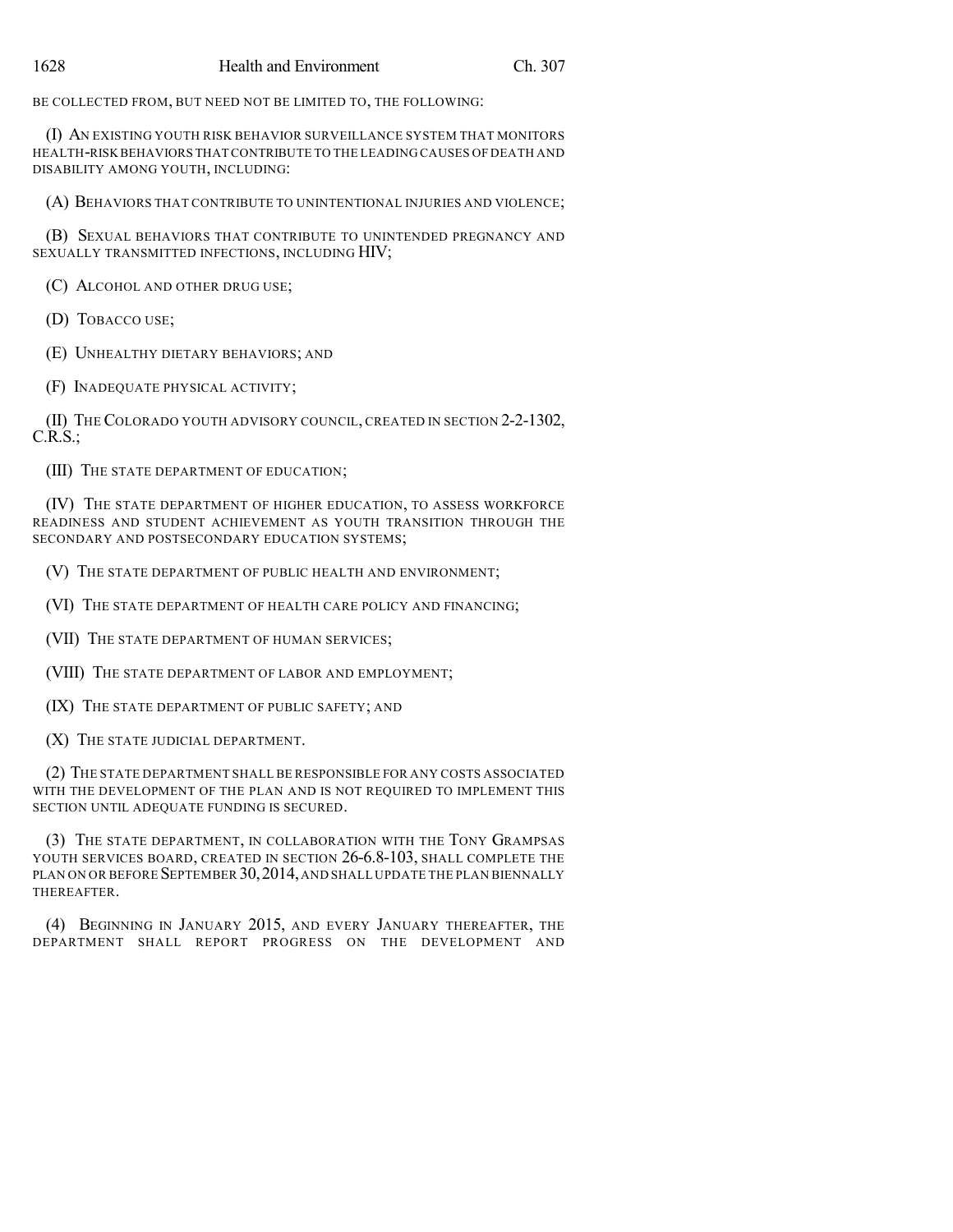IMPLEMENTATION OF THE PLAN AS PART OF ITS "STATE MEASUREMENT FOR ACCOUNTABLE, RESPONSIVE, AND TRANSPARENT (SMART) GOVERNMENT ACT" HEARING REQUIRED BY SECTION 2-7-203, C.R.S.

(5) AS USED IN THIS SECTION, UNLESS THE CONTEXT OTHERWISE REQUIRES:

(a) "ENTITY"MEANS ANY LOCAL GOVERNMENT,STATE PUBLIC OR NONSECTARIAN SECONDARY SCHOOL, CHARTER SCHOOL, GROUP OF PUBLIC OR NONSECTARIAN SECONDARY SCHOOLS, SCHOOL DISTRICT OR GROUP OF SCHOOL DISTRICTS, BOARD OF COOPERATIVE SERVICES, STATE INSTITUTION OF HIGHER EDUCATION, THE COLORADO NATIONAL GUARD, STATE AGENCY, STATE-OPERATED PROGRAM, PRIVATE NONPROFIT ORGANIZATION, OR NONPROFIT COMMUNITY-BASED ORGANIZATION.

(b) "PLAN" MEANS THE COLORADO STATE YOUTH DEVELOPMENT PLAN CREATED PURSUANT TO THIS SECTION.

(c) "YOUTH" MEANS AN INDIVIDUAL AT LEAST NINE YEARS OF AGE AND NO MORE THAN TWENTY-ONE YEARS OF AGE.

(d) "YOUTH SERVICE ORGANIZATION" MEANS AN ENTITY THAT IS COMMUNITY-BASED AND:

(I) PROMOTES INNOVATIVE AND EVIDENCE-BASED STRATEGIES FOR POSITIVE YOUTH DEVELOPMENT AND FOR REDUCING THE OCCURRENCE AND REOCCURRENCE OF CHILD ABUSE AND NEGLECT;

(II) PROMOTES INNOVATIVE PRIMARY PREVENTION AND INTERVENTION SERVICES TO YOUTH AND THEIR FAMILIES IN AN EFFORT TO DECREASE HIGH-RISK BEHAVIOR, INCLUDING BUT NOT LIMITED TO YOUTH CRIME AND VIOLENCE; OR

(III) PROMOTES INNOVATIVE STRATEGIES TO AT-RISK STUDENTS AND THEIR FAMILIES IN AN EFFORT TO REDUCE THE DROPOUT RATE IN SECONDARY SCHOOLS.

**SECTION 3.** In Colorado Revised Statutes, 26-6.8-102, **amend as added by House Bill 13-1117** (2) (a) and (2) (b) as follows:

**26-6.8-102. Tony Grampsas youth services program - creation - standards - applications.** (2)(a) Subject to the designation in paragraph (b) of this subsection  $(2)$ , The board shall choose those entities that will receive grants through the Tony Grampsas youth services program and the amount of each grant. The state department shall ADMINISTER THE GRANTS AWARDED AND monitor the effectiveness of programs that receive funds GRANTS through the Tony Grampsas youth services program.

(b) Each year, no less than twenty percent of the appropriation shall be designated and used exclusively for programs designed for children younger than nine years of age. The state department shall administer the grants awarded to programs described in this paragraph (b) and shall monitor the effectiveness of the programs. FOR ONE GRANT CYCLE, UP TO THREE HUNDRED THOUSAND DOLLARS OF THE APPROPRIATION MADE FOR THE PURPOSE SET FORTH IN THIS PARAGRAPH (b) MAY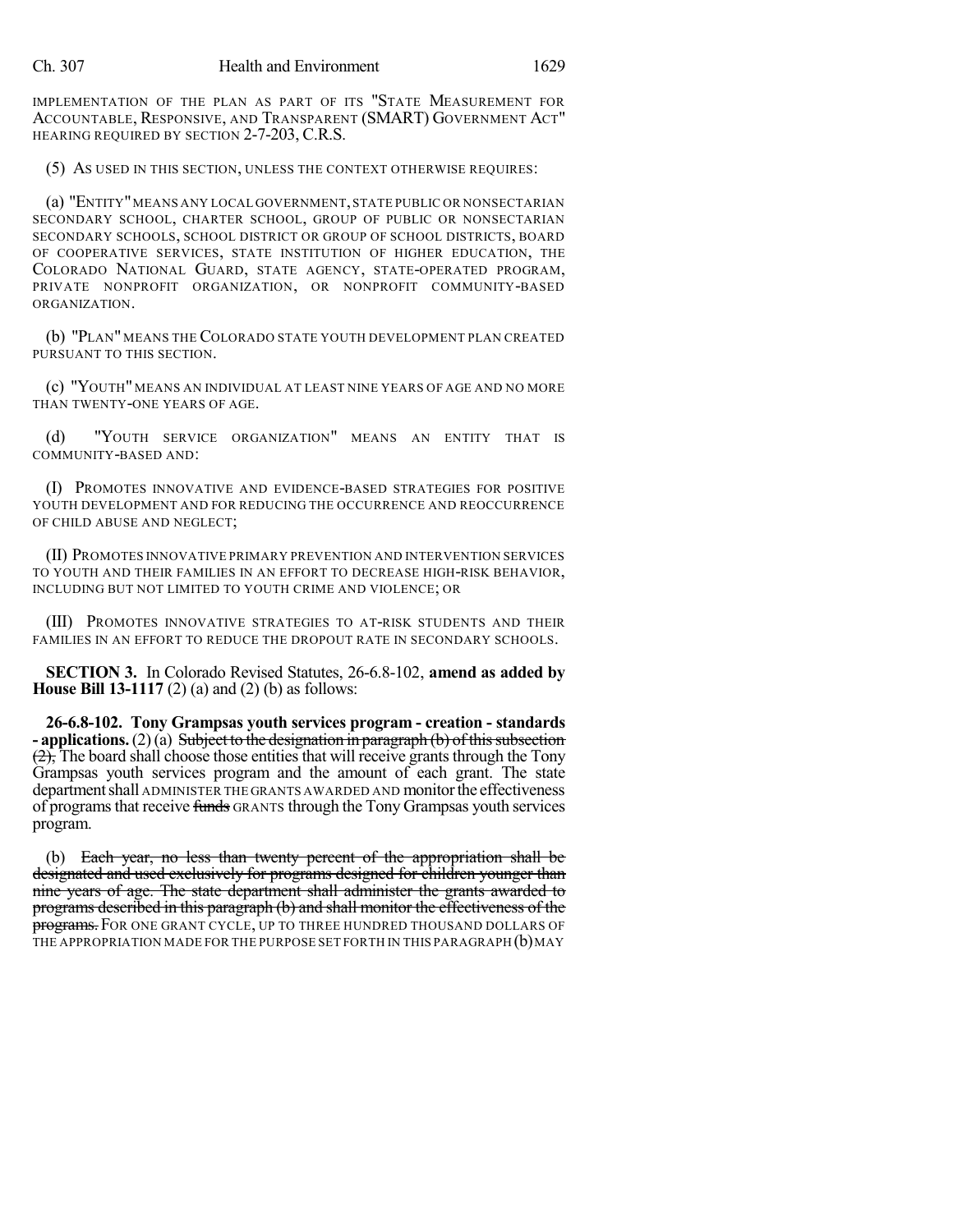BE USED TO AWARD TECHNICAL ASSISTANCE GRANTS FOR COMMUNITY-BASED PREVENTION AND INTERVENTION ORGANIZATIONS THAT WORK WITH YOUTH. ORGANIZATIONS THAT APPLY FOR MONEYS PURSUANT TO THIS PARAGRAPH (b) MUST USE THE MONEYS TO ASSIST WITH INDEPENDENT CERTIFICATION AS AN EVIDENCE-BASED PROGRAM.EVIDENCE-BASED PROGRAMS MUST DEMONSTRATE AN ABILITY TO MEET RIGOROUS REQUIREMENTS FOR EVALUATION AND EFFECTIVENESS TO REFLECT AN ABILITY TO CHANGE TARGETED BEHAVIORS AND PROMOTE POSITIVE YOUTH DEVELOPMENT OUTCOMES.

**SECTION 4.** In Colorado Revised Statutes, **repeal** 25-20.5-101, 25-20.5-102, 25-20.5-104, 25-20.5-105, 25-20.5-106, 25-20.5-107, 25-20.5-108, and 25-20.5-109.

**SECTION 5.** In Colorado Revised Statutes, 26-1-111, **amend** (2) (s); and **add**  $(2)$  (u) as follows:

**26-1-111. Activities of the state department under the supervision of the executive director - cash fund - report - rules - statewide adoption resource registry.** (2) The state department, under the supervision of the executive director, shall:

(s) Promulgate rules in accordance with section 19-3-211, C.R.S., for establishing a conflict resolution process for resolving grievances against the county departments concerning responses to reports of child abuse and neglect and the performance of duties pursuant to article 3 of title 19, C.R.S. Such THE rules shall MUST take into account and allow for any subsequent locally developed grievance procedures that apply to a locally restructured human services system to ensure consistency within the system.

(u) COORDINATE PREVENTION AND INTERVENTION PROGRAMS FOCUSED ON POSITIVE YOUTH DEVELOPMENT IN ACCORDANCE WITH STATE LAW AND RULES. THE COORDINATION MUST INCLUDE THE STATE YOUTH DEVELOPMENT PLAN DEVELOPED PURSUANT TO SECTION 26-6.8-103.5THAT IDENTIFIES KEY ISSUES AFFECTING YOUTH TO ALIGN STRATEGIC EFFORTS AND ACHIEVE POSITIVE OUTCOMES FOR YOUTH.

**SECTION 6.** In Colorado Revised Statutes, 26-18-104, **amend** (1) (b) as follows:

**26-18-104. Program created.** (1) (b) The division shall operate the family resource center program in accordance with the provisions of this article. the requirements for prevention, intervention, and treatment programs specified in article 20.5 of title 25, C.R.S., and the rules for prevention, intervention, and treatment programs adopted by the state board of health pursuant to section 25-20.5-106, C.R.S. In addition, the division may establish any other procedures necessary to implement the program, including establishing the procedure for the submittal of grant applications by community applicants seeking to establish a family resource center or by a family resource center applying for a grant for continued operation of a family resource center.

**SECTION 7.** In Colorado Revised Statutes, 24-44.7-103, **repeal** (3) (c) as follows: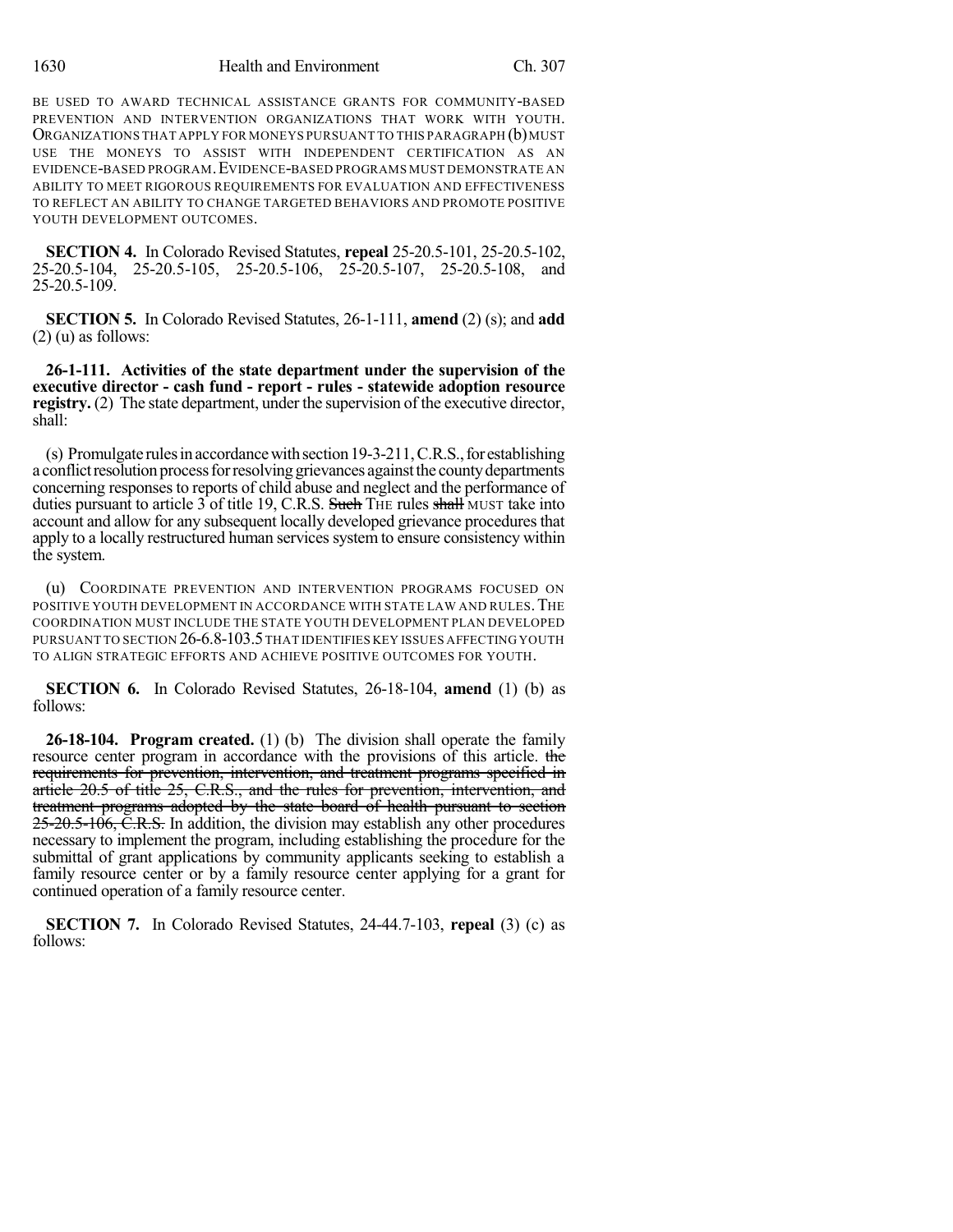**24-44.7-103. Early childhood leadership commission - duties.**(3) In fulfilling its duties, the commission shall collaborate, at a minimum, with:

(c) The prevention leadership council created in the department of public health and environment through the implementation of section 25-20.5-107, C.R.S.;

**SECTION 8.** In Colorado Revised Statutes, 24-32-723, **amend** (4) (a) as follows:

**24-32-723. Office of homeless youth services - creation - function - duties definitions.** (4) (a) In providing the services described in this section, the office of homeless youth services is strongly encouraged to work with the executive directors, or their designees, of the departments specified in section  $25{\text -}20.5{\text -}108$  (6), C.R.S., as well as the Colorado department of public health and environment, the judicial department, private nonprofit and not-for-profit organizations, appropriate federal departments, and other key stakeholders in the community.

**SECTION 9.** In Colorado Revised Statutes, 26-18-105, **repeal as amended by House Bill 13-1117** (2).

**SECTION 10.** In Colorado Revised Statutes, 25-20.5-202, **add** (6) as follows:

**25-20.5-202. Tony Grampsas youth services board - members- duties-state youth development plan - creation - definitions.** (6) (a) SUBJECT TO AVAILABLE FUNDING, THE BOARD SHALL CONVENE A GROUP OF INTERESTED PARTIES TO CREATE A COLORADO STATE YOUTH DEVELOPMENT PLAN. THE GOALS OF THE PLAN ARE TO IDENTIFY KEY ISSUES AFFECTING YOUTH AND ALIGN STRATEGIC EFFORTS TO ACHIEVE POSITIVE OUTCOMES FOR ALL YOUTH.

(b) THE PLAN MUST:

(I) IDENTIFY INITIATIVES AND STRATEGIES, ORGANIZATIONS, AND GAPS IN COVERAGE THAT IMPACT YOUTH DEVELOPMENT OUTCOMES;

(II) IDENTIFY SERVICES, FUNDING, AND PARTNERSHIPS NECESSARY TO ENSURE THAT YOUTH HAVE THE MEANS AND THE SOCIAL AND EMOTIONAL SKILLS TO SUCCESSFULLY TRANSITION INTO ADULTHOOD;

(III) DETERMINE WHAT IS NECESSARY IN TERMS OF COMMUNITY INVOLVEMENT AND DEVELOPMENT TO ENSURE YOUTH SUCCEED;

(IV) DEVELOP AN OUTLINE OF YOUTH SERVICE ORGANIZATIONS BASED ON, BUT NOT LIMITED TO, DEMOGRAPHICS, CURRENT SERVICES AND CAPACITY, AND COMMUNITY INVOLVEMENT;

(V) IDENTIFY SUCCESSFUL YOUTH DEVELOPMENT STRATEGIES NATIONALLY AND IN COLORADO THATCOULD BE REPLICATED BY COMMUNITY PARTNERS AND ENTITIES ACROSS THE STATE; AND

(VI) CREATE A SHARED VISION FOR HOW A STRONG YOUTH DEVELOPMENT NETWORK WOULD BE SHAPED AND MEASURED.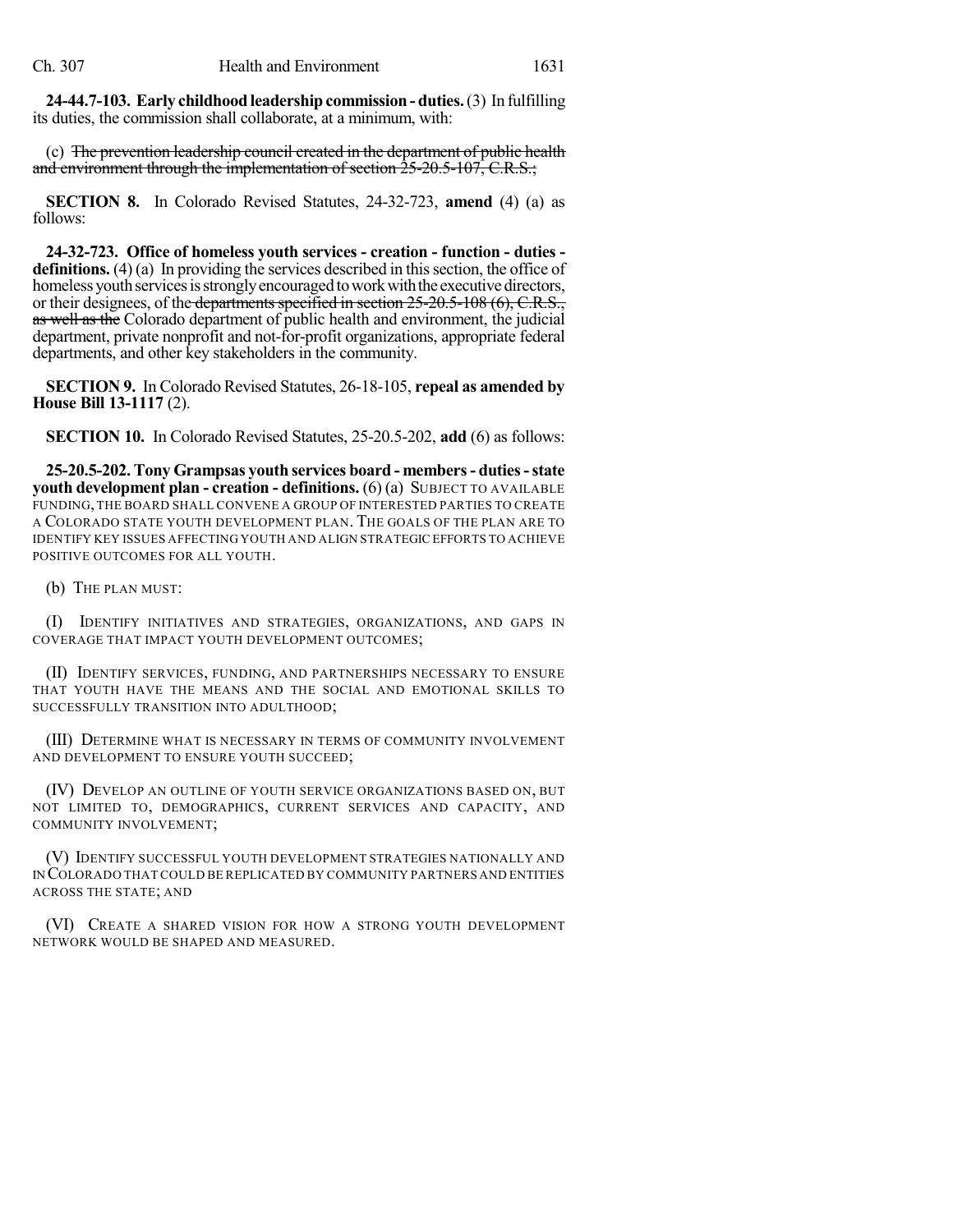(c) THE PLAN MUST INCLUDE A BASELINE MEASUREMENT OF YOUTH ACTIVITIES, DEVELOPED USING AVAILABLE DATA AND RESOURCES.DATA AND RESOURCES MAY BE COLLECTED FROM, BUT NEED NOT BE LIMITED TO, THE FOLLOWING:

(I) AN EXISTING YOUTH RISK BEHAVIOR SURVEILLANCE SYSTEM THAT MONITORS HEALTH-RISK BEHAVIORS THATCONTRIBUTE TO THE LEADINGCAUSES OFDEATH AND DISABILITY AMONG YOUTH, INCLUDING:

(A) BEHAVIORS THAT CONTRIBUTE TO UNINTENTIONAL INJURIES AND VIOLENCE;

(B) SEXUAL BEHAVIORS THAT CONTRIBUTE TO UNINTENDED PREGNANCY AND SEXUALLY TRANSMITTED INFECTIONS, INCLUDING HIV;

(C) ALCOHOL AND OTHER DRUG USE;

(D) TOBACCO USE;

(E) UNHEALTHY DIETARY BEHAVIORS; AND

(F) INADEQUATE PHYSICAL ACTIVITY;

(II) THE COLORADO YOUTH ADVISORY COUNCIL, CREATED IN SECTION 2-2-1302,  $C.R.S.:$ 

(III) THE STATE DEPARTMENT OF EDUCATION;

(IV) THE STATE DEPARTMENT OF HIGHER EDUCATION, TO ASSESS WORKFORCE READINESS AND STUDENT ACHIEVEMENT AS YOUTH TRANSITION THROUGH THE SECONDARY AND POSTSECONDARY EDUCATION SYSTEMS;

(V) THE STATE DEPARTMENT OF PUBLIC HEALTH AND ENVIRONMENT;

(VI) THE STATE DEPARTMENT OF HEALTH CARE POLICY AND FINANCING;

(VII) THE STATE DEPARTMENT OF HUMAN SERVICES;

(VIII) THE STATE DEPARTMENT OF LABOR AND EMPLOYMENT;

(IX) THE STATE DEPARTMENT OF PUBLIC SAFETY; AND

(X) THE STATE JUDICIAL DEPARTMENT.

(d) THE STATE DEPARTMENT SHALL BE RESPONSIBLE FOR ANY COSTS ASSOCIATED WITH THE DEVELOPMENT OF THE PLAN AND IS NOT REQUIRED TO IMPLEMENT THIS SECTION UNTIL ADEQUATE FUNDING IS SECURED.

(e) THE BOARD SHALL COMPLETE THE PLAN ON OR BEFORE SEPTEMBER 30, 2014, AND SHALL UPDATE THE PLAN BIENNALLY THEREAFTER.

(f) BEGINNING IN JANUARY 2015, AND EVERY JANUARY THEREAFTER, THE DEPARTMENT SHALL REPORT PROGRESS ON THE DEVELOPMENT AND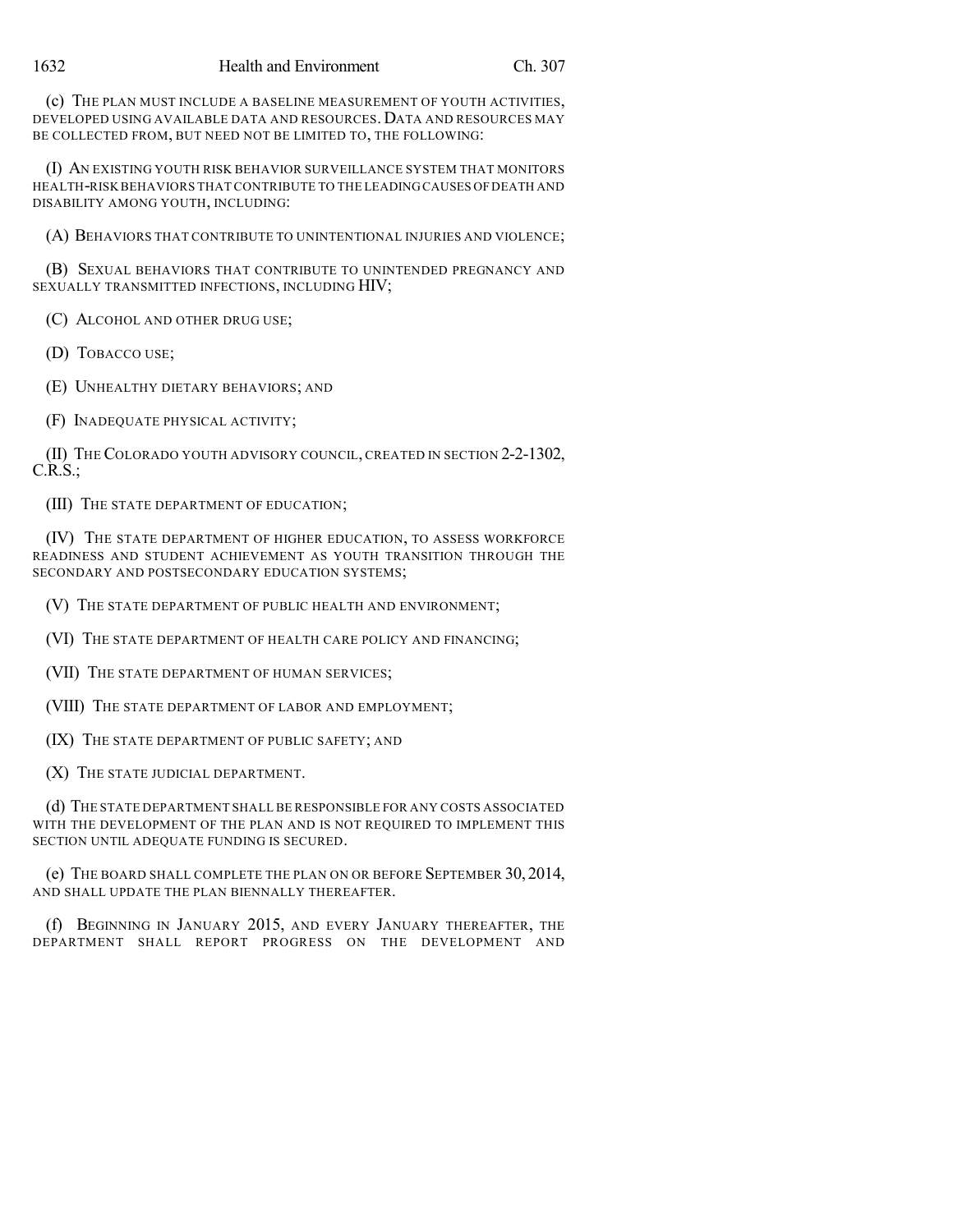IMPLEMENTATION OF THE PLAN AS PART OF ITS "STATE MEASUREMENT FOR ACCOUNTABLE, RESPONSIVE, AND TRANSPARENT (SMART) GOVERNMENT ACT" HEARING REQUIRED BY SECTION 2-7-203, C.R.S.

(g) AS USED IN THIS SECTION, UNLESS THE CONTEXT OTHERWISE REQUIRES:

(I) "ENTITY"MEANS ANY LOCAL GOVERNMENT,STATE PUBLIC OR NONSECTARIAN SECONDARY SCHOOL, CHARTER SCHOOL, GROUP OF PUBLIC OR NONSECTARIAN SECONDARY SCHOOLS, SCHOOL DISTRICT OR GROUP OF SCHOOL DISTRICTS, BOARD OF COOPERATIVE SERVICES, STATE INSTITUTION OF HIGHER EDUCATION, THE COLORADO NATIONAL GUARD, STATE AGENCY, STATE-OPERATED PROGRAM, PRIVATE NONPROFIT ORGANIZATION, OR NONPROFIT COMMUNITY-BASED ORGANIZATION.

(II) "PLAN" MEANS THE COLORADO STATE YOUTH DEVELOPMENT PLAN CREATED PURSUANT TO THIS SECTION.

(III) "YOUTH"MEANS AN INDIVIDUAL AT LEAST NINE YEARS OF AGE AND NO MORE THAN TWENTY-ONE YEARS OF AGE.

(IV) "YOUTH SERVICE ORGANIZATION" MEANS AN ENTITY THAT IS COMMUNITY-BASED AND:

(A) PROMOTES INNOVATIVE AND EVIDENCE-BASED STRATEGIES FOR POSITIVE YOUTH DEVELOPMENT AND FOR REDUCING THE OCCURRENCE AND REOCCURRENCE OF CHILD ABUSE AND NEGLECT;

(B) PROMOTES INNOVATIVE PRIMARY PREVENTION AND INTERVENTION SERVICES TO YOUTH AND THEIR FAMILIES IN AN EFFORT TO DECREASE HIGH-RISK BEHAVIOR, INCLUDING BUT NOT LIMITED TO YOUTH CRIME AND VIOLENCE; OR

(C) PROMOTES INNOVATIVE STRATEGIES TO AT-RISK STUDENTS AND THEIR FAMILIES IN AN EFFORT TO REDUCE THE DROPOUT RATE IN SECONDARY SCHOOLS.

**SECTION 11.** In Colorado Revised Statutes, 25-20.5-201, **amend** (2) (a) and (2) (b) as follows:

**25-20.5-201. Tony Grampsas youth services program - creation -standards - applications.** (2) (a) The Tony Grampsas youth services program shall be administered through the division. Subject to the designation in paragraph (b) of this subsection  $(2)$ , The Tony Grampsas youth services board created in section 25-20.5-202 shall choose those entities that will receive grants through the Tony Grampsas youth services program and the amount of each grant. In addition, the division shall monitor the effectiveness of programs that receive funds through the Tony Grampsas youth services program.

(b) Any grant awarded through the Tony Grampsas youth services programshall be paid from moneys appropriated pursuant to paragraph (c) of this subsection (2) or out of the general fund for such program. Each year, no less than twenty percent of the appropriation shall be designated and used exclusively for programs designed for children younger than nine years of age. The board, in accordance with the